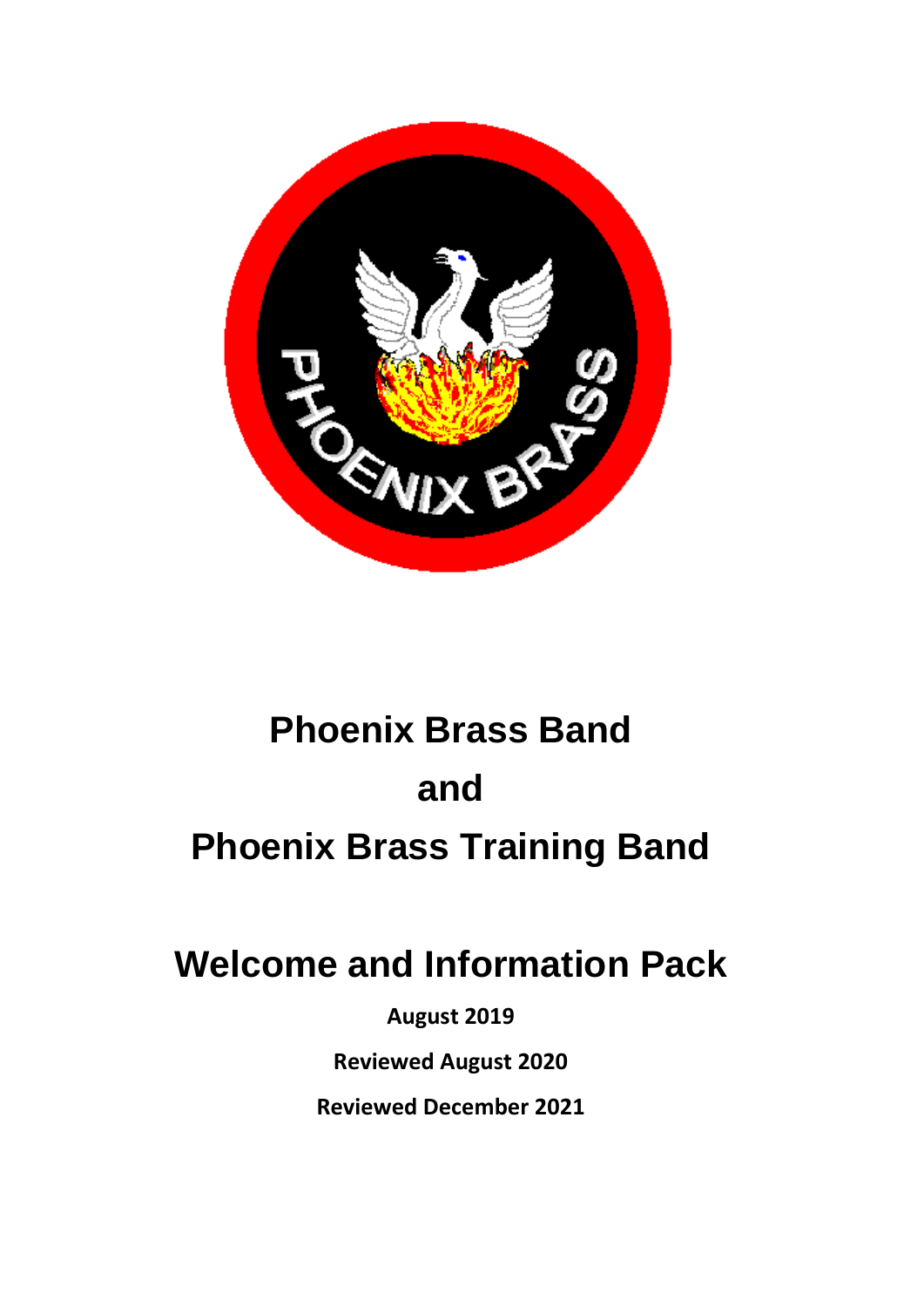### **Ethos**

We believe that absolutely everybody should have the opportunity to learn to play an instrument and take part in group music making. As such, Phoenix Brass aims to offer any person, whatever age, the opportunity to learn to read music and play a brass instrument, to grow in confidence and develop their skills within a fun and safe brass band setting.

Unlike most local organisations, it is our policy to offer all our services, namely instrument loan, musical direction and tuition for free. All we ask in return is that members are fully committed to improving their playing and regularly attend rehearsals and engagements.

In addition to providing instruments and musical direction to our musicians, we provide a fantastic opportunity to make new friends and develop lifelong skills.

We also provide our members with the opportunity to experience and take part in a wide range of engagements with the Training Band and as part of the Main Band.

### **Joining the Band**

We welcome any person, whatever their age, who has in interest in learning to play a brass instrument. Established players of any standard are welcome to join us at any rehearsal. New beginners will start with the Training Band and will initially be taught in a group together to learn the first basics of how to hold their instruments, how to produce notes and how to read the first elements of music and, usually quite quickly, after just a few lessons they will begin to put into practice the new skills they have begun to learn.

We require all new members to complete and sign a registration form with emergency contact details and photo/ video consent form etc. For younger players we will require their parent or guardian to complete and sign the appropriate forms.

#### **Free Instrumental Loan**

Buying a brass instrument can be an expensive affair and can become a barrier to learning but not at Phoenix Brass! Whilst some of our musicians do have their own instruments or are using an instrument from school or a local music service, many of our players take advantage of our free instrument loans.

We have a range of instruments available to loan at no cost to members. The instrument is absolutely free to use whilst the member plays for Phoenix Brass. No catches! The only loan conditions are that the instrument is looked after carefully, and the Band member and their family make a solid commitment to the member attending rehearsals and engagements regularly.

#### **Rehearsals**

Weekly rehearsals for Main Band take place every Tuesday and Thursday evening between 7.30pm and 9.30pm. Rehearsals are led by our Musical Director, David Watson.

Rehearsals for Training Band are currently split into two sessions, the Beginners Group from 9.45am until 10.30am and the more Advanced Group from 10.45am until 12 noon. Rehearsals are led by our Training Band Director, Marilyn Mason.

A team of DBS checked adult helpers help around the Band to support the young musicians. Our team of tutors will take groups and individual members out for short lessons during this time. Parents are welcome to stay and listen to rehearsals and lessons.

During all rehearsals, members are responsible for setting up and putting away their own equipment such as their chair, music stand, music, instruments and are always expected to give their best effort and full attention to the Musical Director. If a member is unable to attend a rehearsal, please let the Musical Director know in advance so the rehearsal and staffing levels can be planned accordingly.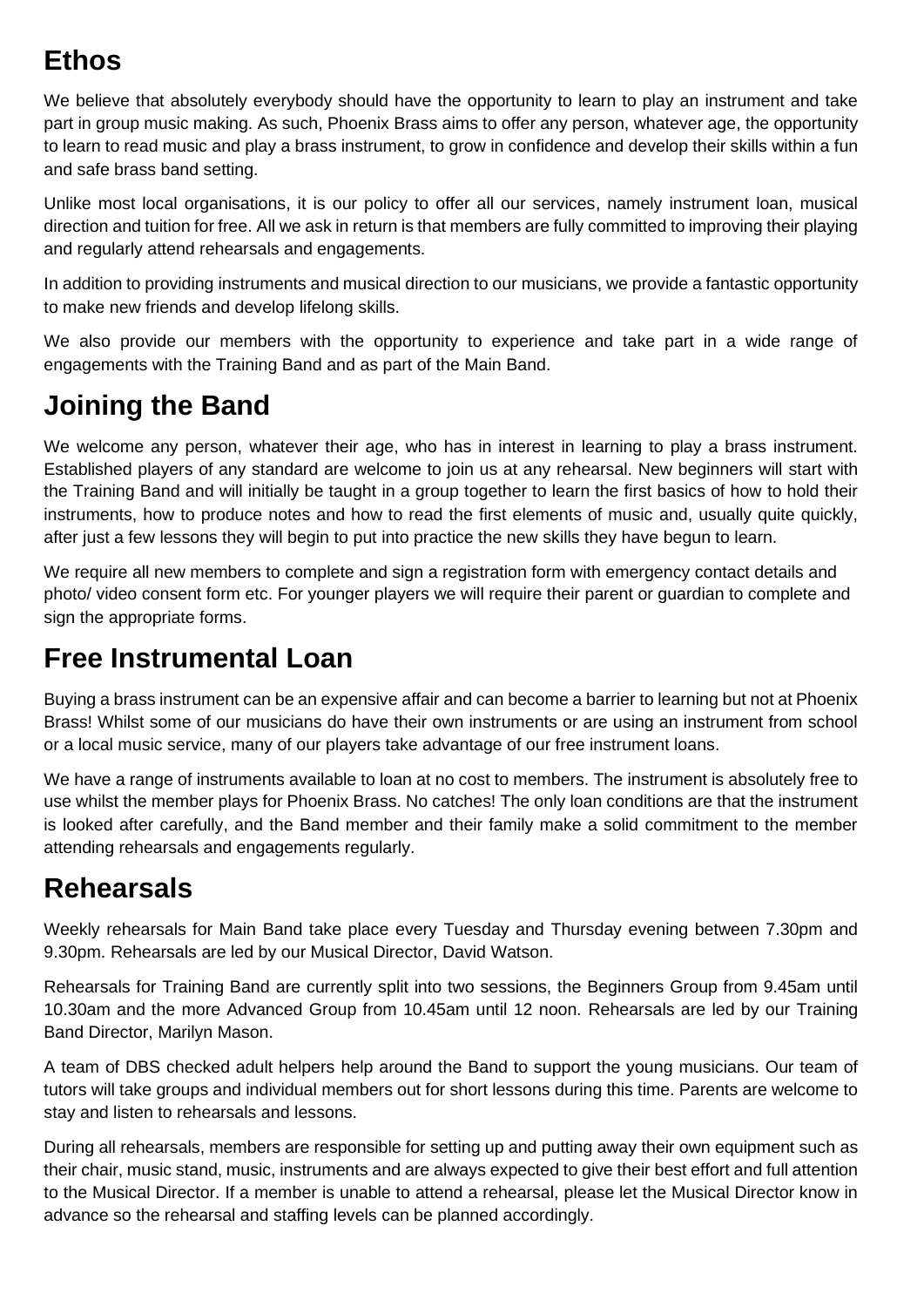#### **Safeguarding, DBS and Risk Management**

We are fully committed to ensuring the safety and wellbeing of all our musicians. We have two members that are Brass Bands England Band Safe Accredited, Marilyn Mason, Training Band Director, and Richard Fradgley, Band Secretary. We have a comprehensive Safeguarding Policy and all our tutors, volunteers and other adults who regularly have contact with the Training Band are fully vetted and DBS checked.

In addition, we have developed a Code of Conduct for all players. Both the Safeguarding Policy, the Code of Conduct, a General Risk Assessment and other policies are available via the Band website [www.phoenixbrassband.co.uk.](http://www.phoenixbrassband.co.uk/)

#### **Supporting Young People and Adults at Risk**

When transporting young people and vulnerable adults to rehearsals and concerts, it is the responsibility of the parent or carer, unless group transport has been arranged by the Band. If a young player, or player with care and support needs, is needing help with transport, this will be arranged directly between the parent/carer/player and Band member offering the lift and not through a third party or the Band Committee. It will be made clear to the parent/carer that this is a personal arrangement and the Band does not hold any responsibility for this arrangement.

There will also be occasions throughout the year where the Band are away from their rehearsal space, either performing at engagements, concerts, contests or even social activities. During this time, young players' needs and those of players with care and support issues, will be considered and a position of responsibility agreed between the Band and the parent/carer/adult with care and support needs.

In both instances, Band members will be made aware of best practice when providing lifts to young people and, in some cases, those with care and support needs in line with the Band's Safeguarding Policy.

#### **Concerts & Fundraising**

We are an autonomous organisation, completely self-financing and do not have any direct sponsorship or any regular financial input from any local authority or organisation. Providing our instruments and services to our young musicians for free, we rely entirely on income generated from engagements, fundraising and donations to run the Band.

As such, we undertake a wide range of concerts and fundraising engagements throughout the year to which members are required to commit to attending. Where attendance is not possible, due to other commitments or extenuating circumstances such as holidays, illness, bereavement etc. we ask that members / their family to let us know in good time so we can arrange for the part to be covered.

The Band regularly provides an up to date list of engagements via email, displayed in the Band Room and on the Band Website [www.phoenixbrassband.co.uk.](http://phoenixbrassband.co.uk/)

We recommend that members and parents keep fully up to date with all news and events.

#### **Uniform**

Members of both the Training Band and Main Band are required to part supply their own uniform for concerts. The Band will supply a white shirt, band tie, jumper, jacket and a waterproof puffa jacket for members to wear at engagements and to wear on the way to and from engagements. The white shirt, band tie, jumper, jacket and a waterproof puffa jacket will remain the property of the Band and must be returned to the Band alongside any loaned instrument should the member decide to leave the Band. There will also be a replacement charge should loss or damage occur.

Please refer to the Code of Conduct/Phoenix Brass Band Uniform Code for further information.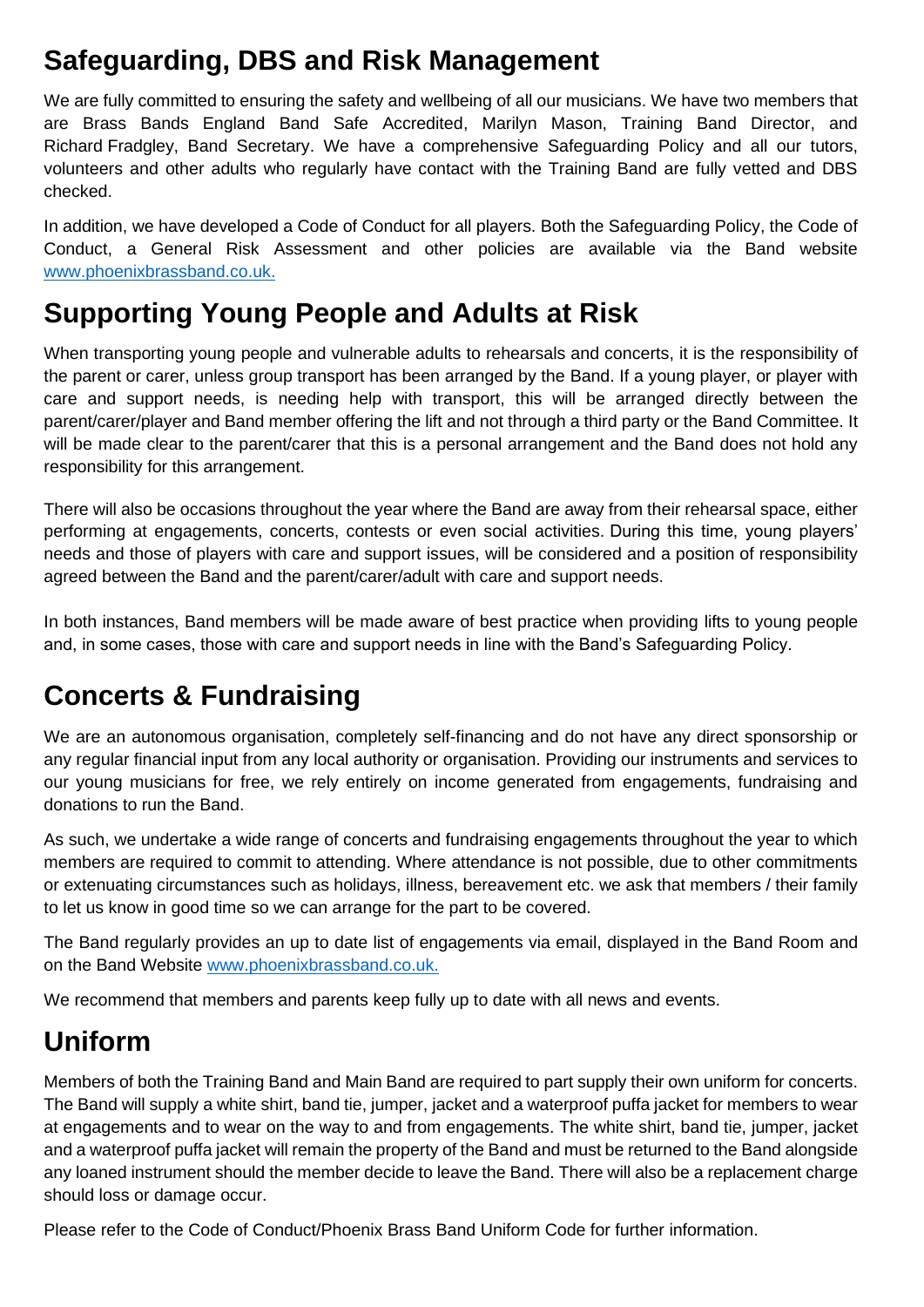#### **Leaving the Band**

It is always sad when members leave the band for whatever reason – relocation, other commitments, personal reasons etc. or maybe the person has decided that playing in a brass band is just not for them. These things happen, however before leaving, please speak to us, maybe we can help to resolve any issues that have arisen.

Should a member decide to leave, we require that any loaned-out instruments and uniform are returned to us cleaned and in working order as soon as possible so that we may re issue them to other people who may be waiting.

#### **Key Contact Details**

Musical Director David Watson, 01672 841315; email [watsondavid726@gmail.com](mailto:watsondavid726@gmail.com)

Training Band Director Marilyn Mason, 01672 512634; email [marilynmason1@yahoo.co.uk](mailto:marilynmason1@yahoo.co.uk)

Band Secretary Richard Fradgley, 01488 685004; email [r.fradgley@btinternet.com](mailto:r.fradgley@btinternet.com)

The contact details can be found via the Band Website [www.phoenixbrassband.co.uk](http://www.phoenixbrassband.co.uk/)

**August 2019**

**Reviewed August 2020**

**Reviewed December 2021**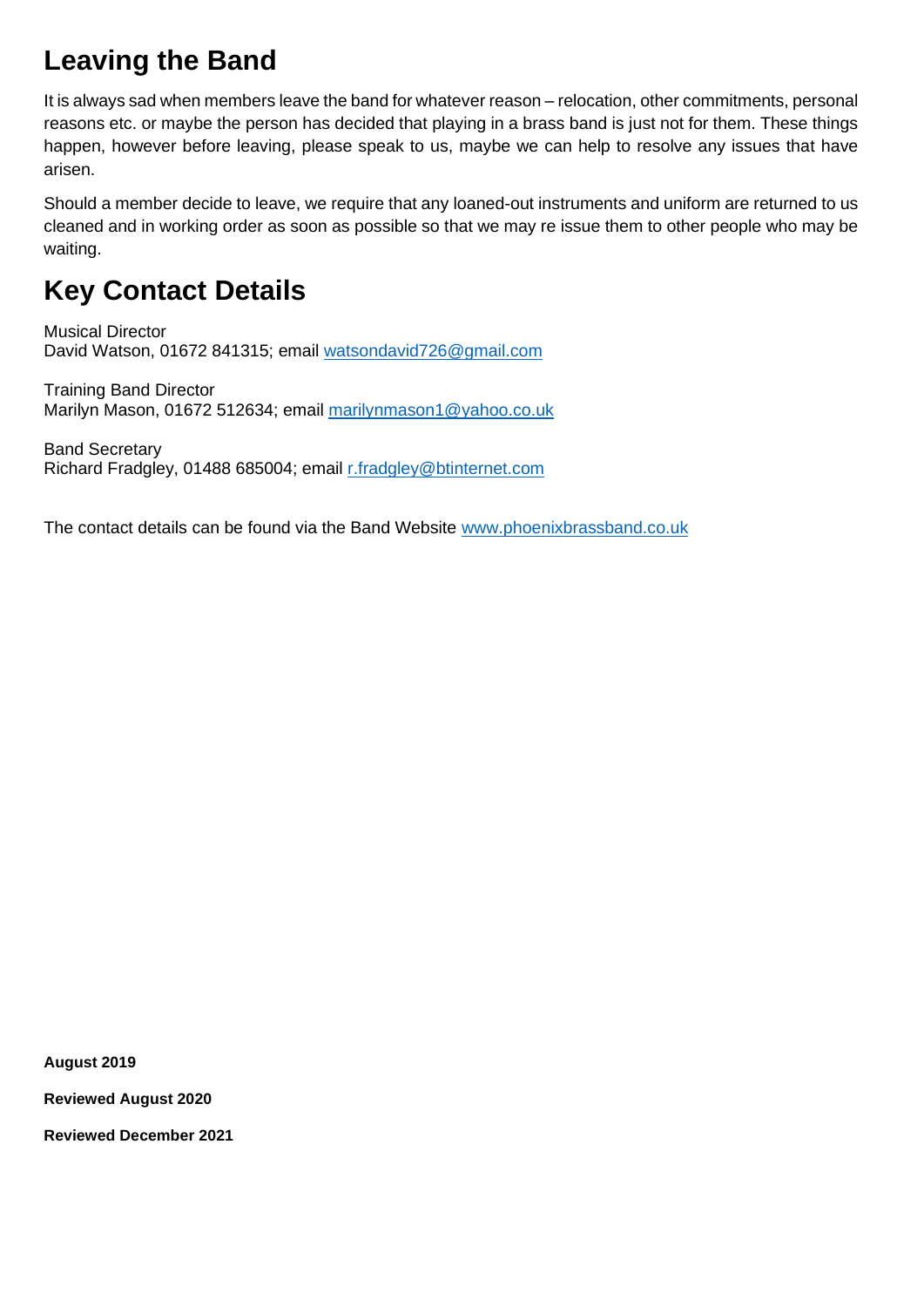

#### **Band Membership Application**



| Section 1 - Personal Details |  |  |  |  |
|------------------------------|--|--|--|--|
| Full Name:                   |  |  |  |  |
| Date of Birth:               |  |  |  |  |
| Address:                     |  |  |  |  |
|                              |  |  |  |  |
|                              |  |  |  |  |
|                              |  |  |  |  |
|                              |  |  |  |  |
|                              |  |  |  |  |
|                              |  |  |  |  |
|                              |  |  |  |  |

| <b>Section 2 - Equipment Provided</b>                                                               |  |                                                                                                           |  |  |  |  |
|-----------------------------------------------------------------------------------------------------|--|-----------------------------------------------------------------------------------------------------------|--|--|--|--|
| <b>Instrument Details:</b>                                                                          |  |                                                                                                           |  |  |  |  |
|                                                                                                     |  | Instrument: _____________________________Make: ___________________________Serial Number__________________ |  |  |  |  |
|                                                                                                     |  |                                                                                                           |  |  |  |  |
| I confirm that I have the above equipment on loan from Phoenix Brass Band in my possession and will |  |                                                                                                           |  |  |  |  |
| notify the relevant Band Officer regarding any damage, losses or repairs needed.                    |  |                                                                                                           |  |  |  |  |
|                                                                                                     |  |                                                                                                           |  |  |  |  |
|                                                                                                     |  |                                                                                                           |  |  |  |  |
|                                                                                                     |  |                                                                                                           |  |  |  |  |
|                                                                                                     |  |                                                                                                           |  |  |  |  |
|                                                                                                     |  |                                                                                                           |  |  |  |  |
|                                                                                                     |  |                                                                                                           |  |  |  |  |
|                                                                                                     |  |                                                                                                           |  |  |  |  |
|                                                                                                     |  |                                                                                                           |  |  |  |  |
|                                                                                                     |  |                                                                                                           |  |  |  |  |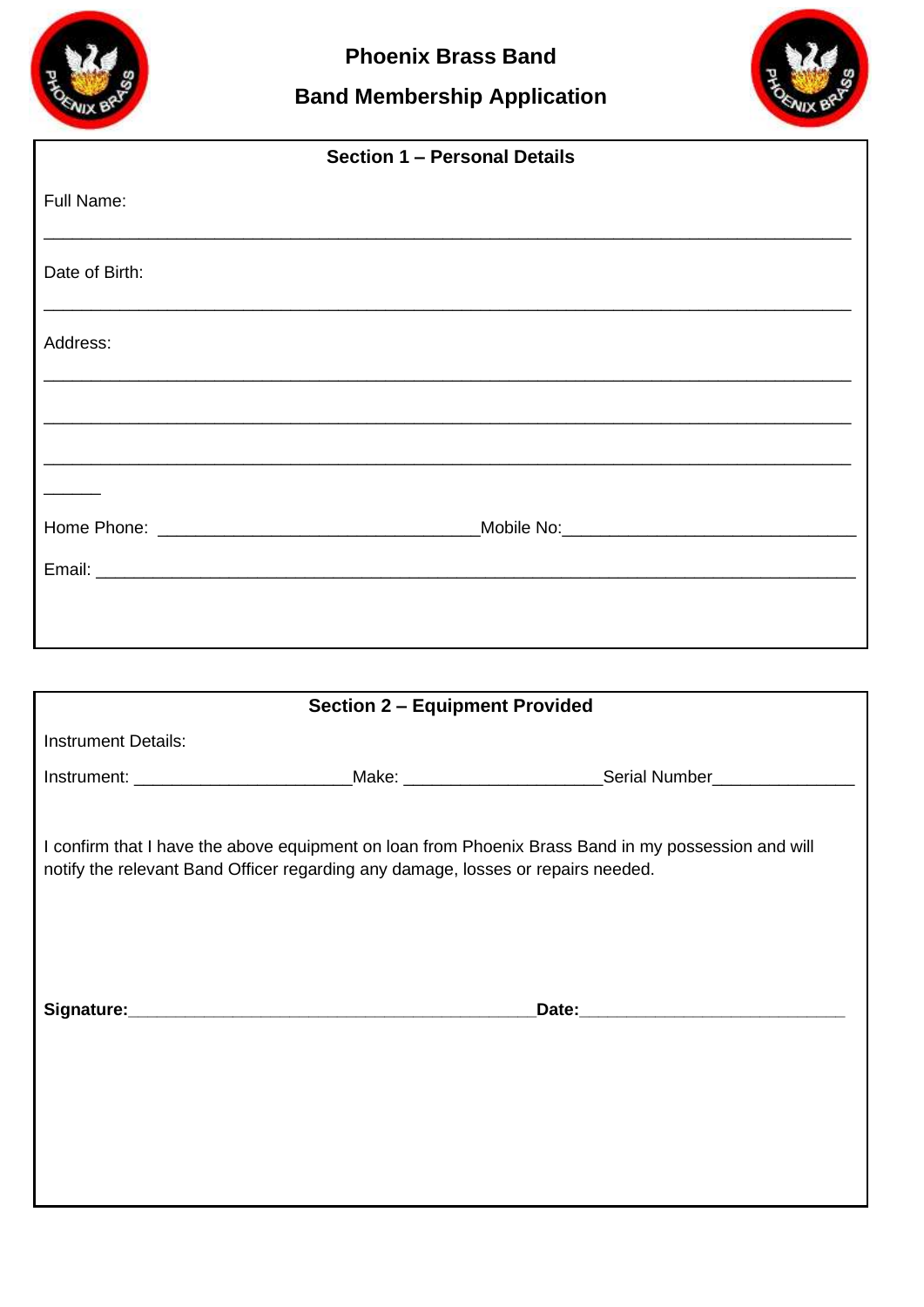| Section 3 - Photography                                                                                                                                                                                                                       |  |  |  |  |
|-----------------------------------------------------------------------------------------------------------------------------------------------------------------------------------------------------------------------------------------------|--|--|--|--|
| I hereby give full consent for Phoenix Brass Band to take and use photographs of myself/my child for<br>marketing and promotion purposes, including publishing in the Phoenix Flame, on the Band Website and<br>Band Facebook Page.           |  |  |  |  |
|                                                                                                                                                                                                                                               |  |  |  |  |
|                                                                                                                                                                                                                                               |  |  |  |  |
|                                                                                                                                                                                                                                               |  |  |  |  |
| Section 4 – Emergency Contact Details and Medical Information                                                                                                                                                                                 |  |  |  |  |
| <b>Emergency Contacts:</b>                                                                                                                                                                                                                    |  |  |  |  |
| Please provide the details of a person we can contact in the event of an emergency:                                                                                                                                                           |  |  |  |  |
|                                                                                                                                                                                                                                               |  |  |  |  |
|                                                                                                                                                                                                                                               |  |  |  |  |
|                                                                                                                                                                                                                                               |  |  |  |  |
|                                                                                                                                                                                                                                               |  |  |  |  |
| Please also remember to notify Marilyn Mason or the Band Secretary if there is any change in the Emergency Contact<br>information.                                                                                                            |  |  |  |  |
| <b>Medical Information:</b>                                                                                                                                                                                                                   |  |  |  |  |
| Please give details of any medical conditions / health matters / allergies that might affect you / your child whilst taking<br>part in band activities, including any medications. Please advise what action should be taken in an emergency. |  |  |  |  |
| If there is no information, please write "None".                                                                                                                                                                                              |  |  |  |  |
|                                                                                                                                                                                                                                               |  |  |  |  |
|                                                                                                                                                                                                                                               |  |  |  |  |
|                                                                                                                                                                                                                                               |  |  |  |  |
| It may be essential at some time for authorised persons acting on behalf of the Band to have necessary authority to<br>obtain urgent treatment in the case of an accident, illness or incident.                                               |  |  |  |  |
| Please sign below if you give your consent to emergency first aid treatment and/or appropriate action being given to the<br>named band member on this form by trained personnel.                                                              |  |  |  |  |
| For members under 16 years of age, a parent or legal guardian must sign here.                                                                                                                                                                 |  |  |  |  |
|                                                                                                                                                                                                                                               |  |  |  |  |
| Please also remember to notify Marilyn Mason or the Band Secretary if there is any change in any medical condition.                                                                                                                           |  |  |  |  |
| This information will be stored securely and only used by band personnel to contact you for band related business.                                                                                                                            |  |  |  |  |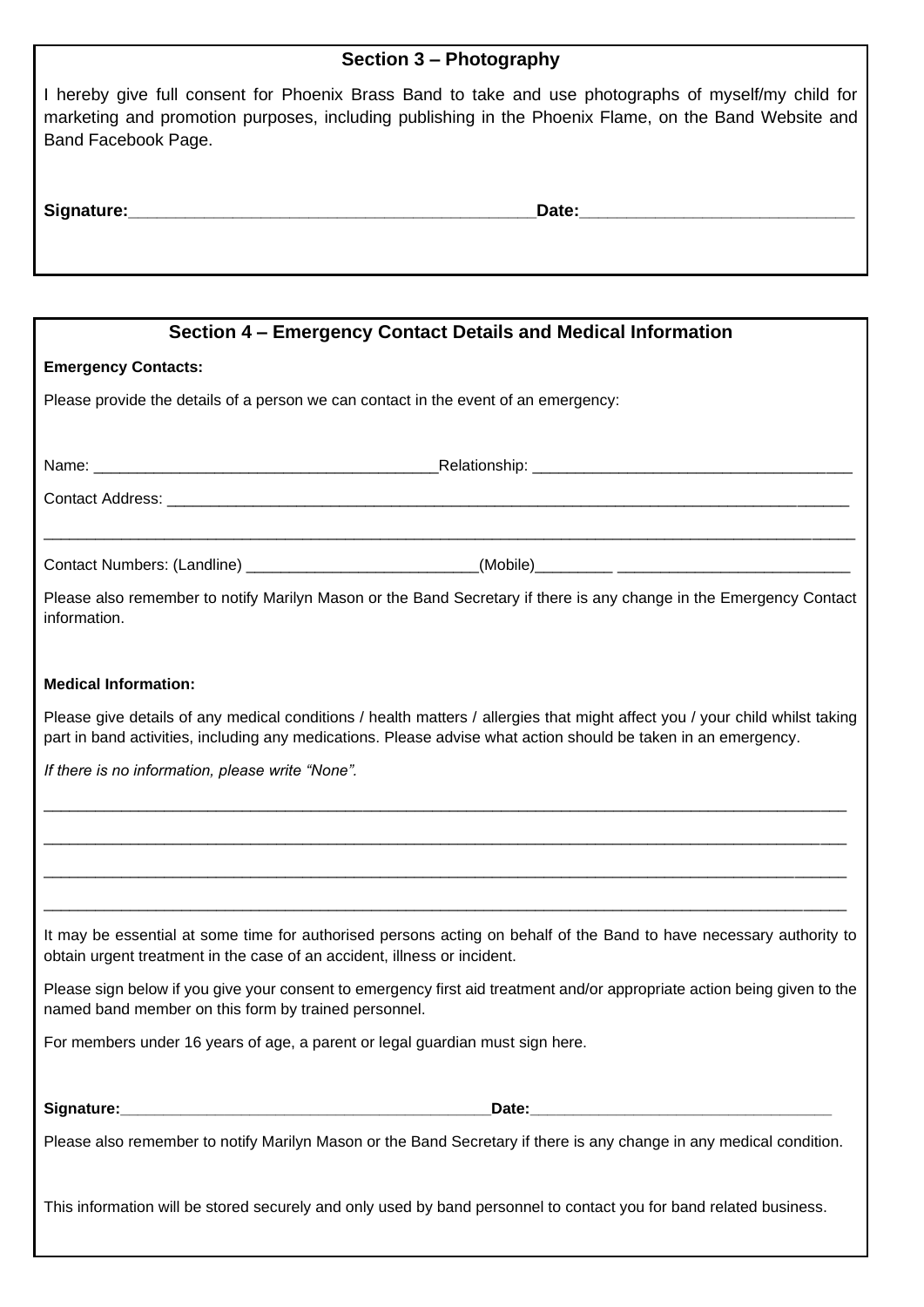#### **Section 5 - Supporting Young People and Adults at Risk**

#### **Parental Consent**

When transporting young people and vulnerable adults to rehearsals, engagements, concerts or even social activities, it is the responsibility of the parent or carer, unless group transport has been arranged by the Band. If a young player, or player with care and support needs, is needing help with transport, this will be arranged directly between the parent/carer/player and Band member offering the lift and not through a third party or Band Committee. This will be a personal arrangement and the band will not hold any responsibility for this arrangement.

Young player's needs and those of players with care and support issues will be considered and a position of responsibility agreed between the Band and the parent/carer/adult with care and support needs.

Band members will be made aware of best practice when providing lifts to young people and, in some cases, those with care and support needs in line with the Band's Safeguarding Policy.

I, the undersigned parent/carer of\_\_\_\_\_\_\_\_\_\_\_\_\_\_\_\_\_\_\_\_\_\_\_\_\_\_\_\_\_\_\_\_\_\_\_\_\_\_\_\_\_\_\_\_\_\_\_\_\_\_\_\_\_\_\_\_\_\_

do hereby give consent for my child to be transported in line with the above requirements when appropriate and understand accept these terms.

Parent/carer\_\_\_\_\_\_\_\_\_\_\_\_\_\_\_\_\_\_\_\_\_\_\_\_\_\_\_\_\_\_\_\_\_\_\_\_\_\_\_\_\_\_\_\_\_\_\_\_\_\_\_\_\_\_\_\_\_\_\_\_\_\_\_\_\_\_\_\_\_\_\_\_\_\_\_

Signature\_\_\_\_\_\_\_\_\_\_\_\_\_\_\_\_\_\_\_\_\_\_\_\_\_\_\_\_\_\_\_\_\_\_\_\_\_\_Date\_\_\_\_\_\_\_\_\_\_\_\_\_\_\_\_\_\_\_\_\_\_\_\_\_\_\_\_\_\_\_\_\_\_\_

**August 2019 Reviewed August 2020 Reviewed December 2021**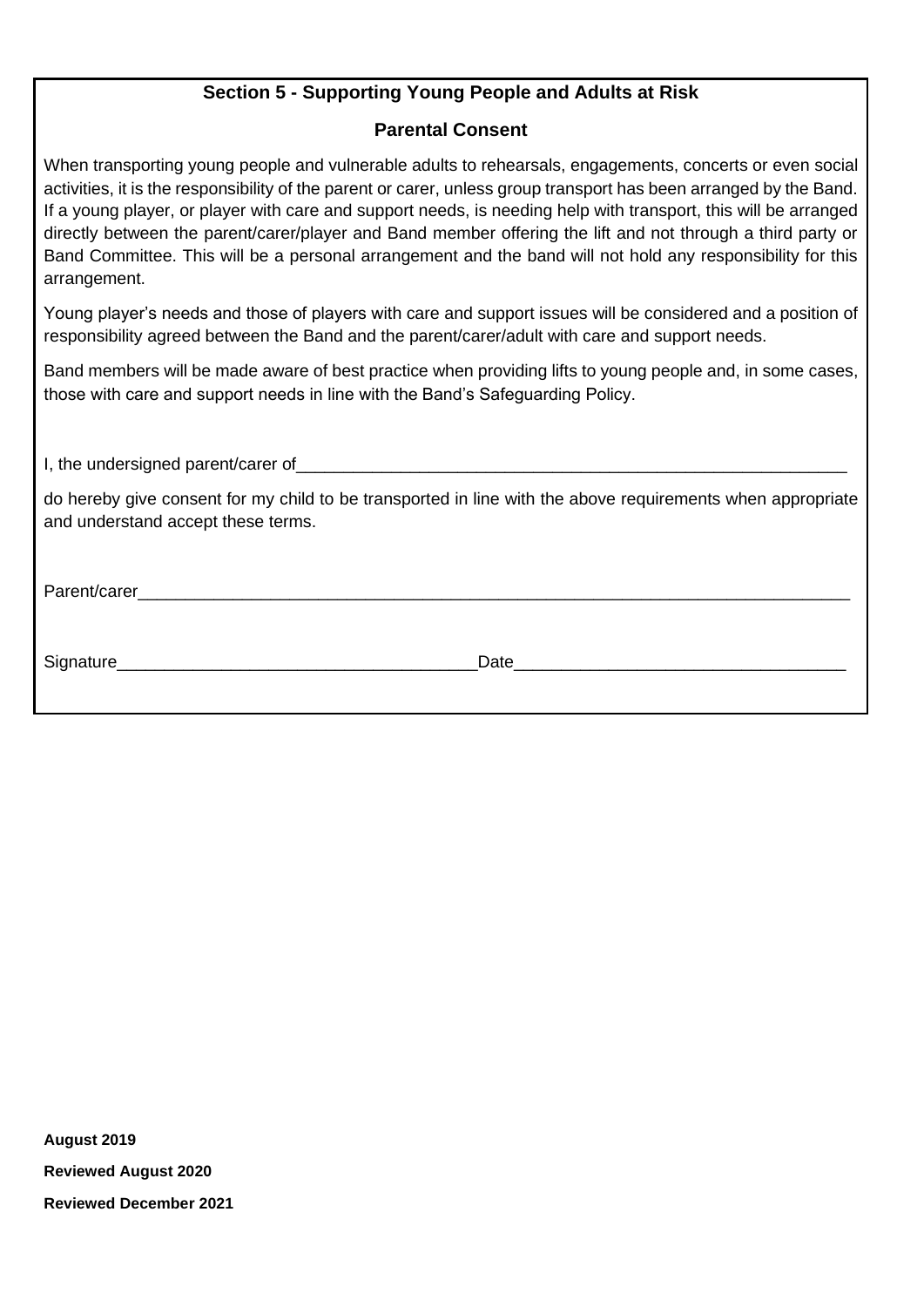

New General Data Protection Regulations (GDPR) came into force from 25 May 2018 that replace the current Data Protection Act. The new regulations apply to all types of organisations, including Phoenix Brass Band (the "Band").

Your privacy is important to the Band and we want to communicate with you as players, parents and members of the Friends of Phoenix in a way which has your consent, and which is in line with UK law on data protection. As a result of the change in the UK law, the Band now needs your consent to how we contact you. Please fill in the contact details you want us to use to communicate with you:

| Name:             |                                                                                                                                                                                                                                                                                      |       |       |  |
|-------------------|--------------------------------------------------------------------------------------------------------------------------------------------------------------------------------------------------------------------------------------------------------------------------------------|-------|-------|--|
| Address:          |                                                                                                                                                                                                                                                                                      |       |       |  |
|                   |                                                                                                                                                                                                                                                                                      |       |       |  |
| Email Address:    |                                                                                                                                                                                                                                                                                      |       |       |  |
| Telephone Number: | <u> 2008 - Jan Barnett, fransk politik (d. 1888)</u>                                                                                                                                                                                                                                 |       |       |  |
|                   | By signing this form, you are confirming that you are consenting to the Band holding and processing your<br>personal data for the following purposes (please tick the boxes where you grant consent):                                                                                |       |       |  |
|                   | 1. I consent to the Band contacting by post                                                                                                                                                                                                                                          | phone | email |  |
| 2.                | To keep me informed about Band news and activities, including issue of the Phoenix Flame                                                                                                                                                                                             |       |       |  |
| Signed:           |                                                                                                                                                                                                                                                                                      |       |       |  |
| Date:             |                                                                                                                                                                                                                                                                                      |       |       |  |
|                   | You can grant consent to all the methods, one of the methods or none of the methods. Where you do not grant consent, the Band will not be<br>oble to use your personal data. For example, we may not be oble to let you know about Rand engagements, activities or issue the Dheonix |       |       |  |

able to use your personal data. For example, we may not be able to let you know about Band engagements, activities or issue the Phoenix Flame.

There may be certain limited situations, such as required to do so by law or to protect members of the public from serious harm. Further details can be found on the Information Commissioners Office website.

You can withdraw your consent at any time by writing to the Band Secretary or emailing [r.fradgley@btinternet.com.](mailto:r.fradgley@btinternet.com)Please note that all processing of your personal data will end once you have withdrawn consent, other than where this is required by law, but this will not affect any personal data that has already been processed prior to this point.